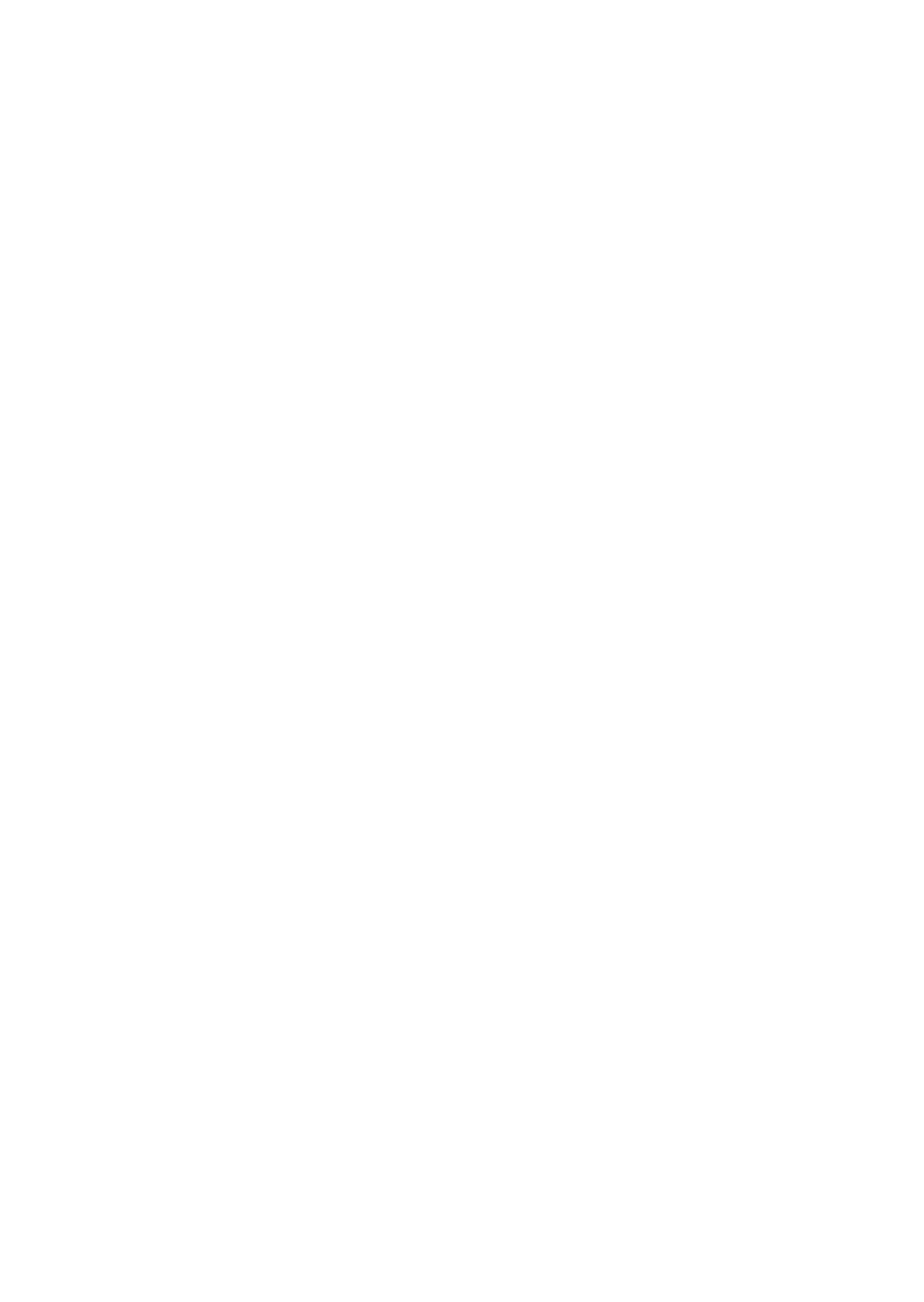# **604**

The cardioid  $©04$  is a dynamic microphone suitable for miking drums, percussions as well as brass and woodwind **instruments** 

The frequency response and cardioid pick-up pattern are optimised for use with snares and toms. The mic has a very high sound pressure handling capability (in excess of 160 dB). The sound inlet basket is made from stainless steel.

The integral stand mount screws directly onto mic stands or to the supplied microphone clamp. The clamp allows the microphone to be directly attached to the rim of the instrument.

### **Features**

- Rugged reinforced glass-fibre body
- Low sensitivity to impact and handling noise
- Very high sound pressure handling capability (in excess of 160 dB)
- Humbucking coil
- Easy to position due to compact design
- Integral stand mount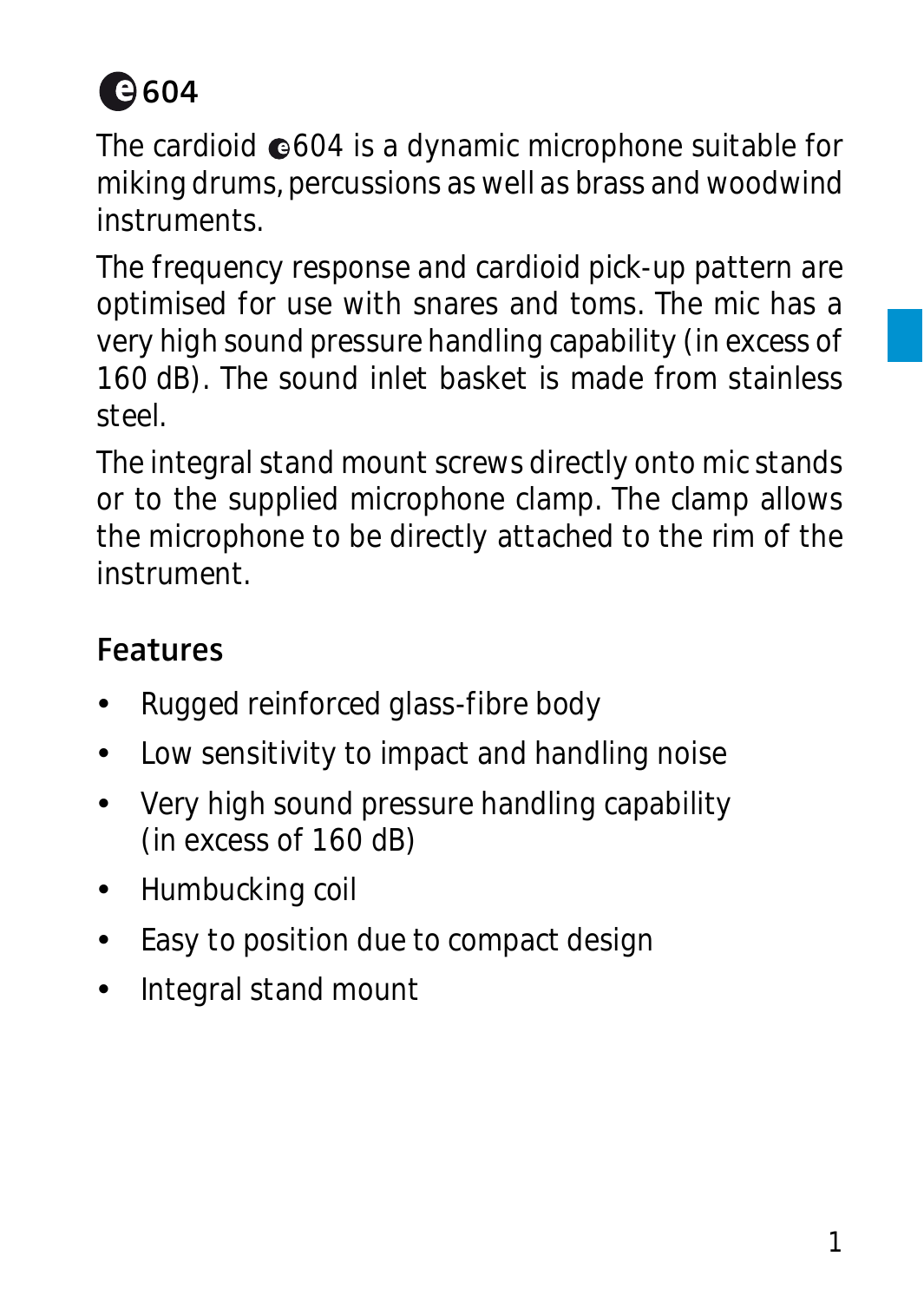### **Delivery includes**

- $©604$  microphone
- MZH 604 microphone clamp
- Pouch
- Instructions for use
- Warranty Certificate

### **Pin assignment of XLR-3 connector**

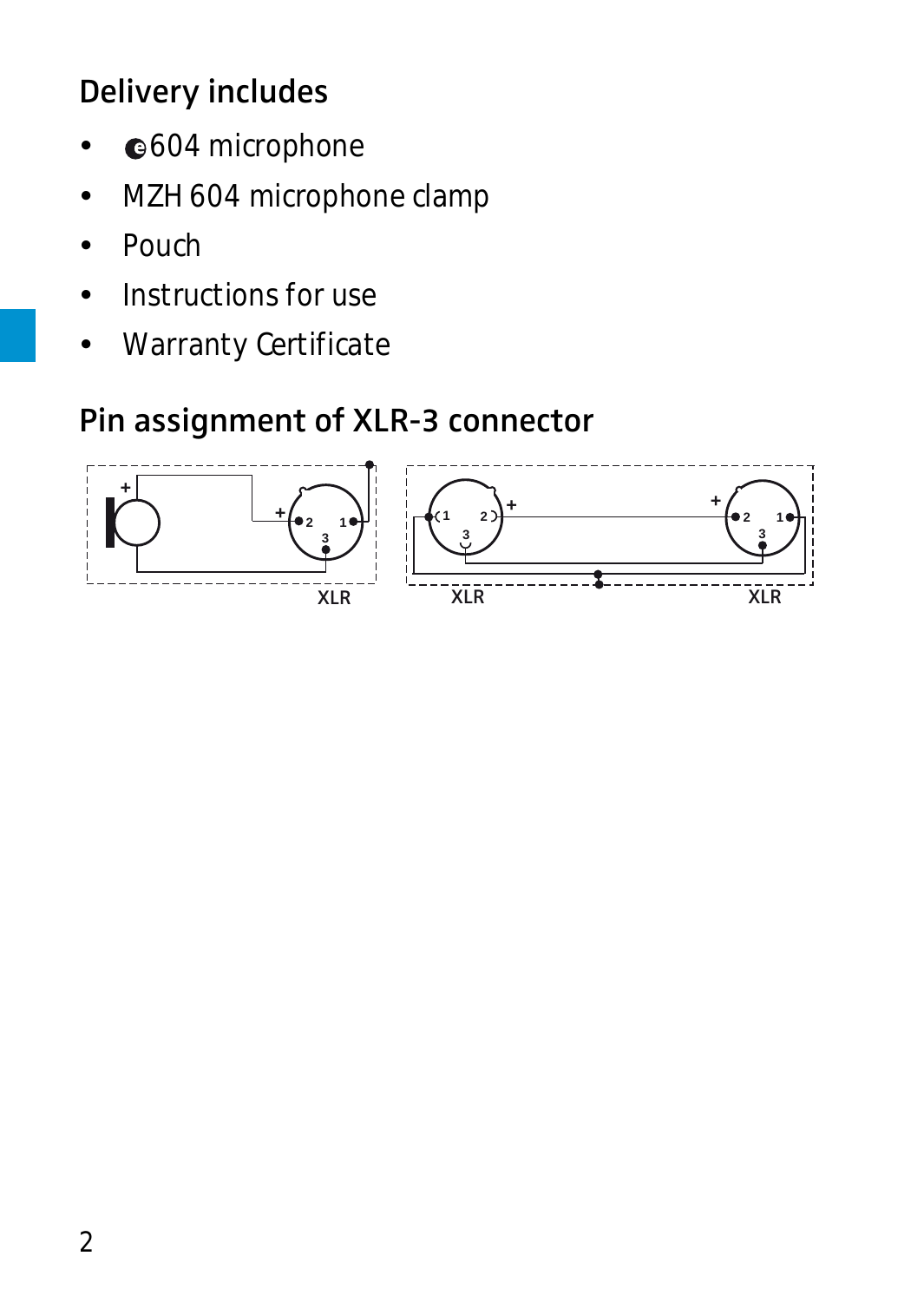### **Positioning the microphone**

#### **Drums**

| Position | Resulting sound                       | Commentary                                                                                                                                                                                                                                                              |  |  |  |  |
|----------|---------------------------------------|-------------------------------------------------------------------------------------------------------------------------------------------------------------------------------------------------------------------------------------------------------------------------|--|--|--|--|
|          | More fundamental.<br>little overtones | Position on the drum:<br>3-5 cm above the<br>drumskin, the<br>fundamental to<br>overtones ratio can be                                                                                                                                                                  |  |  |  |  |
|          | Less fundamental,<br>many overtones   | adjusted by changing the<br>angle of the microphone.<br>The most balanced<br>results are obtained at<br>an angle of 30–60°.                                                                                                                                             |  |  |  |  |
|          |                                       | Use of a second $604$<br>for picking up the<br>bottom of the drumskin<br>and the snares. NB: The<br>lower microphone must<br>be phase-reversed to<br>avoid phase-cancellation<br>effects due to the second<br>microphone being on the<br>other side of the<br>drumskin. |  |  |  |  |

In order to prevent interference due to crosstalk between adjacent sound sources, try to position the microphone so that the interfering sound source is located in the angle area of the highest cancellation of the microphone (approx. 135°; see polar diagram).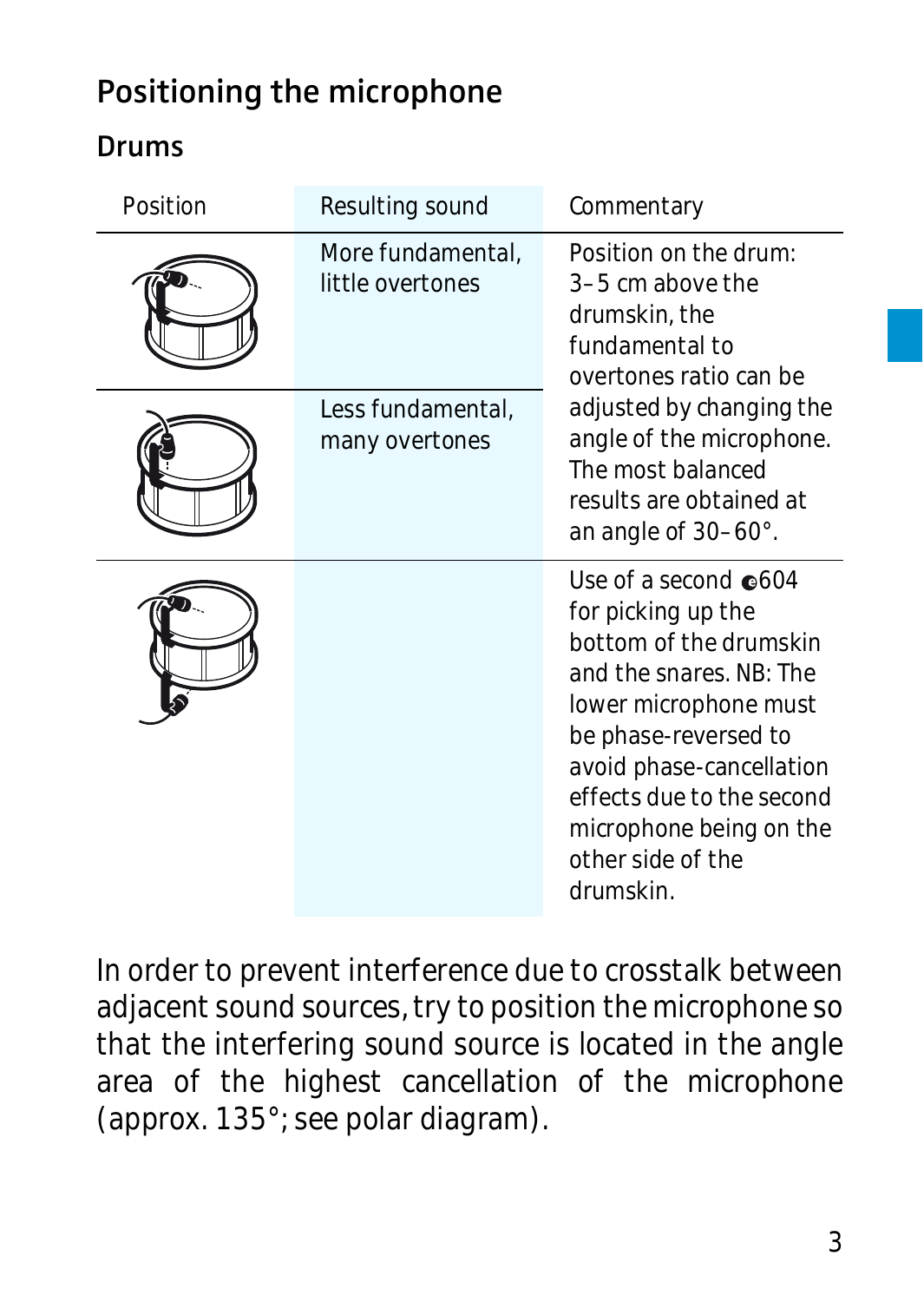#### **Polar diagram**



#### **Frequency response curve**



4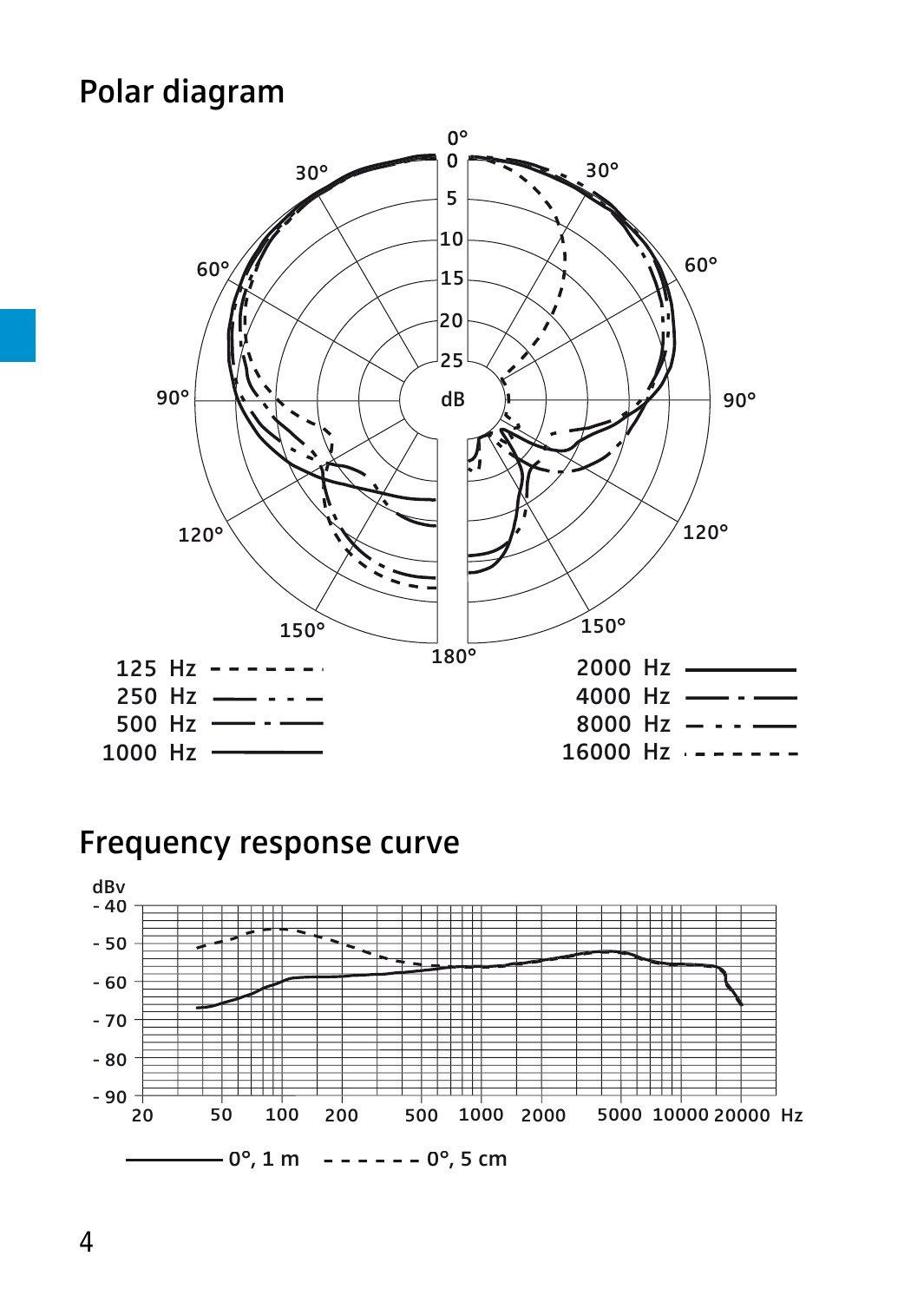### **Specifications**

Transducer principle dynamic Frequency response 40.....18,000 Hz Pick-up pattern cardioid Sensitivity (free field, no load) (at  $1$  kHz) 1.8 mV/Pa Nominal impedance (at 1 kHz)  $350 \Omega$ Min. terminating impedance 1 kΩ Connector XLR-3 Operating temperature 0°C to +40°C Dimensions Ø 33 x L 59 mm Weight 60 g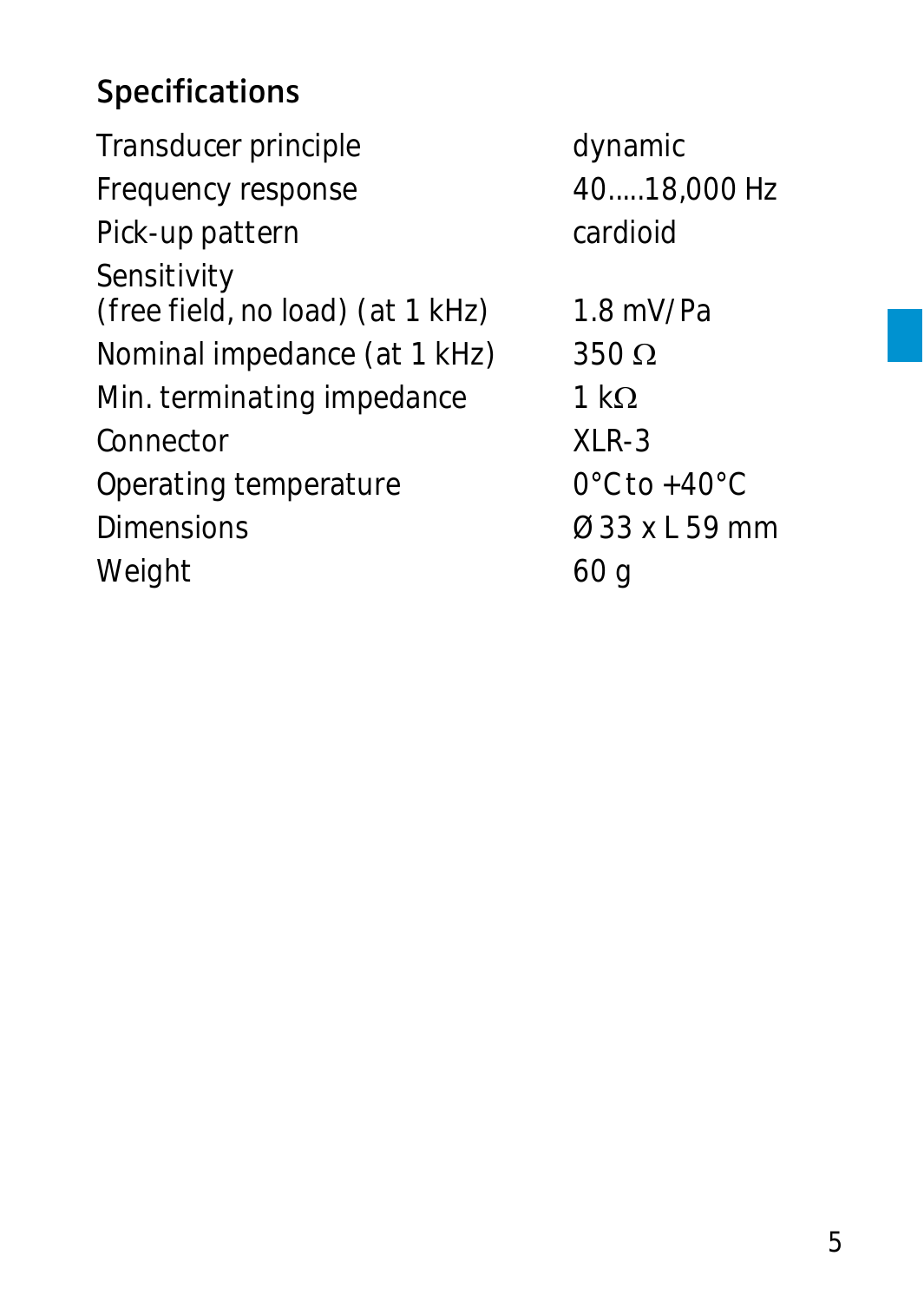### **Overview of microphone applications**

| Variant                         |   |   |   |   |   |   |   |   |                                                                                                          |     |   |
|---------------------------------|---|---|---|---|---|---|---|---|----------------------------------------------------------------------------------------------------------|-----|---|
| Application                     |   |   |   |   |   |   |   |   | $604$<br>$606$<br>$608$<br>$608$<br>$608$<br>$608$<br>$608$<br>$608$<br>$608$<br>$608$<br>$608$<br>$608$ | 845 |   |
| Vocals                          |   |   |   |   |   | X | X | X | X                                                                                                        | X   | X |
| Choirs                          |   |   |   |   | X |   |   |   |                                                                                                          |     |   |
| Studio,<br>acoustic instruments |   |   |   |   | X |   |   |   |                                                                                                          |     |   |
| Orchestra                       |   |   |   |   | X |   |   |   |                                                                                                          |     |   |
| Brass / Saxophone               |   | X |   | x |   |   |   |   |                                                                                                          |     |   |
| Acoustic guitar                 |   |   |   |   | X |   |   |   |                                                                                                          |     |   |
| Acoustic bass                   |   |   |   |   | X |   |   |   |                                                                                                          |     |   |
| Guitar amplifiers               |   |   | X |   |   |   |   |   |                                                                                                          |     |   |
| Bass amplifiers                 |   |   |   |   |   |   |   |   |                                                                                                          |     |   |
| Leslie                          |   | X | X |   |   |   |   |   |                                                                                                          |     |   |
| Piano, grand piano              |   |   |   |   | X |   |   |   |                                                                                                          |     |   |
| Kick drums                      |   |   |   |   |   |   |   |   |                                                                                                          |     |   |
| Snare drums                     |   | x | X | X |   |   |   |   |                                                                                                          |     |   |
| Rack toms                       |   | x | x | X |   |   |   |   |                                                                                                          |     |   |
| Floor toms                      | X | X | X |   |   |   |   |   |                                                                                                          |     |   |
| Congas                          |   | x | X | X |   |   |   |   |                                                                                                          |     |   |
| Cymbals                         |   |   |   |   | X |   |   |   |                                                                                                          |     |   |
| Percussion                      |   | X | X | X | X |   |   |   |                                                                                                          |     |   |
| Overheads                       |   |   |   |   | X |   |   |   |                                                                                                          |     |   |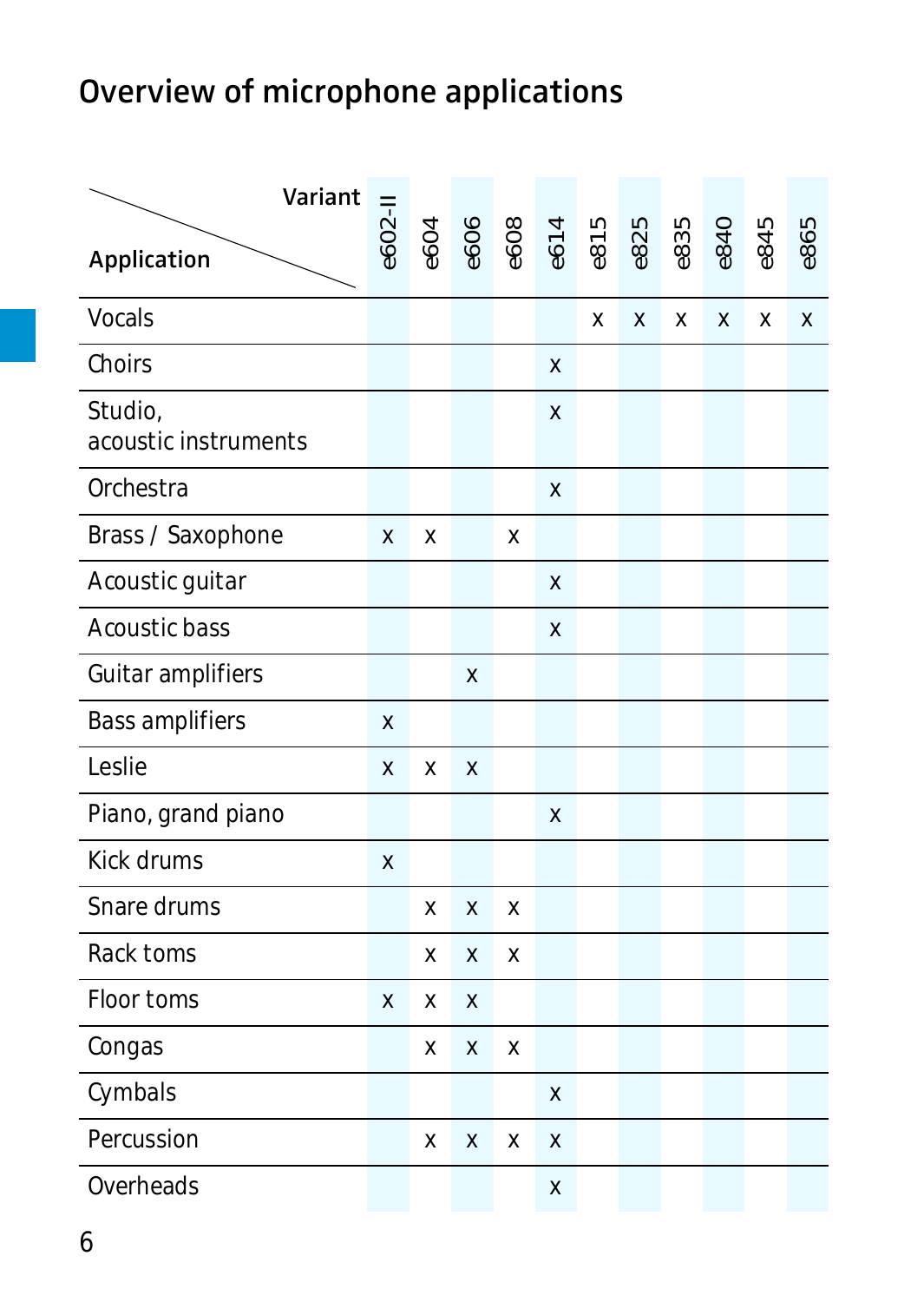### **Manufacturer declarations**

**Warranty**

2 years

## **Approval**  $\epsilon$

Sennheiser electronic GmbH & Co. KG declare that this device is in compliance with the applicable CE standards and regulations.

Before putting the device into operation, please observe the respective country-specific regulations!

#### **WEEE Declaration**



Please dispose of this product at the end of its operational lifetime by bringing it to your local collection point or recycling centre for such equipment.